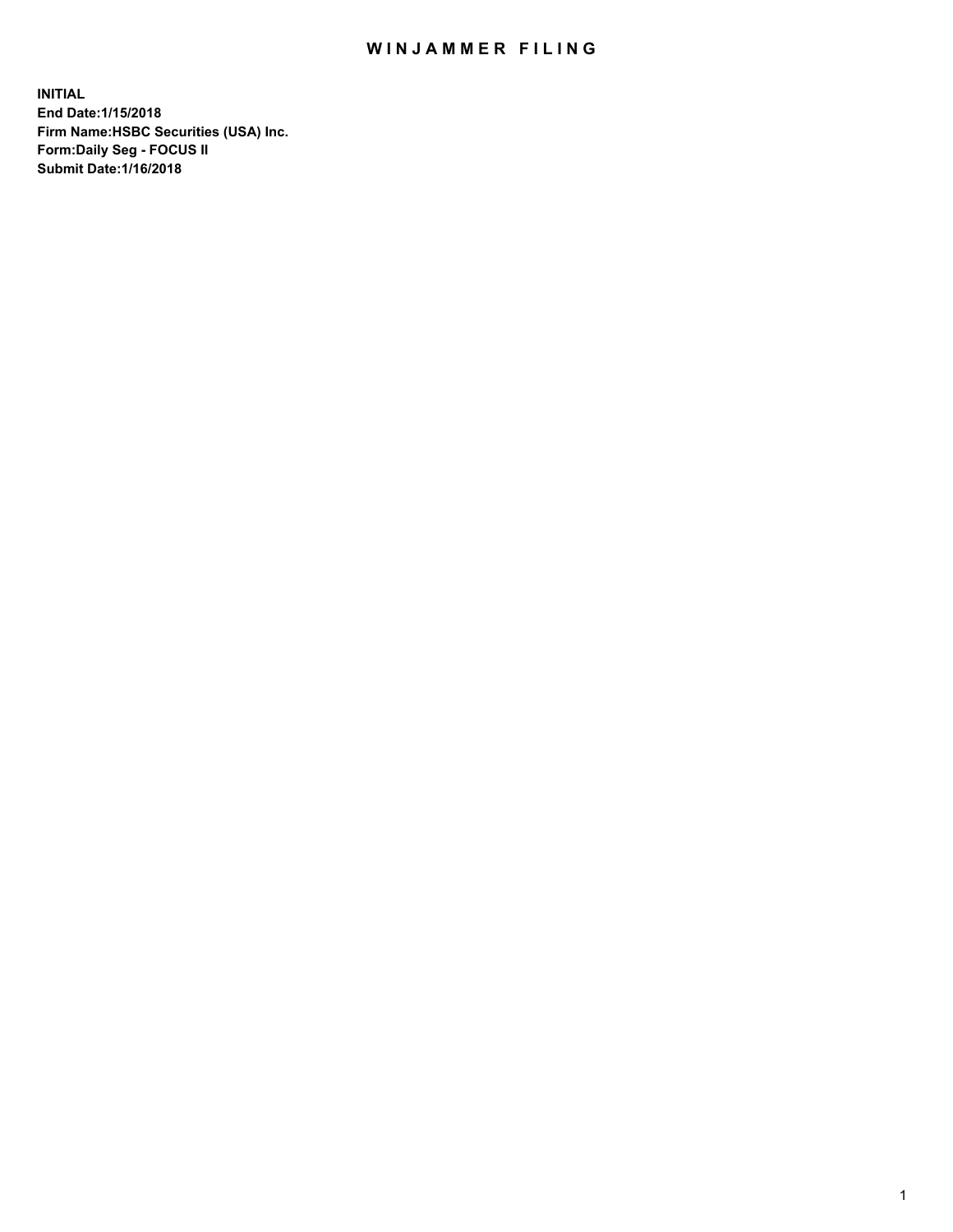## **INITIAL End Date:1/15/2018 Firm Name:HSBC Securities (USA) Inc. Form:Daily Seg - FOCUS II Submit Date:1/16/2018 Daily Segregation - Cover Page**

| Name of Company<br><b>Contact Name</b><br><b>Contact Phone Number</b><br><b>Contact Email Address</b>                                                                                                                                                                                                                         | <b>HSBC Securities (USA) Inc.</b><br><b>Michael Vacca</b><br>212-525-7951<br>michael.vacca@us.hsbc.com |
|-------------------------------------------------------------------------------------------------------------------------------------------------------------------------------------------------------------------------------------------------------------------------------------------------------------------------------|--------------------------------------------------------------------------------------------------------|
| FCM's Customer Segregated Funds Residual Interest Target (choose one):<br>a. Minimum dollar amount: ; or<br>b. Minimum percentage of customer segregated funds required:%; or<br>c. Dollar amount range between: and; or<br>d. Percentage range of customer segregated funds required between: % and %.                       | 98,000,000<br><u>0</u><br>00<br>00                                                                     |
| FCM's Customer Secured Amount Funds Residual Interest Target (choose one):<br>a. Minimum dollar amount: ; or<br>b. Minimum percentage of customer secured funds required:%; or<br>c. Dollar amount range between: and; or<br>d. Percentage range of customer secured funds required between:% and%.                           | 25,000,000<br><u>00</u><br>0 <sub>0</sub>                                                              |
| FCM's Cleared Swaps Customer Collateral Residual Interest Target (choose one):<br>a. Minimum dollar amount: ; or<br>b. Minimum percentage of cleared swaps customer collateral required:%; or<br>c. Dollar amount range between: and; or<br>d. Percentage range of cleared swaps customer collateral required between:% and%. | 122,000,000<br><u>0</u><br><u>00</u><br><u>00</u>                                                      |

Attach supporting documents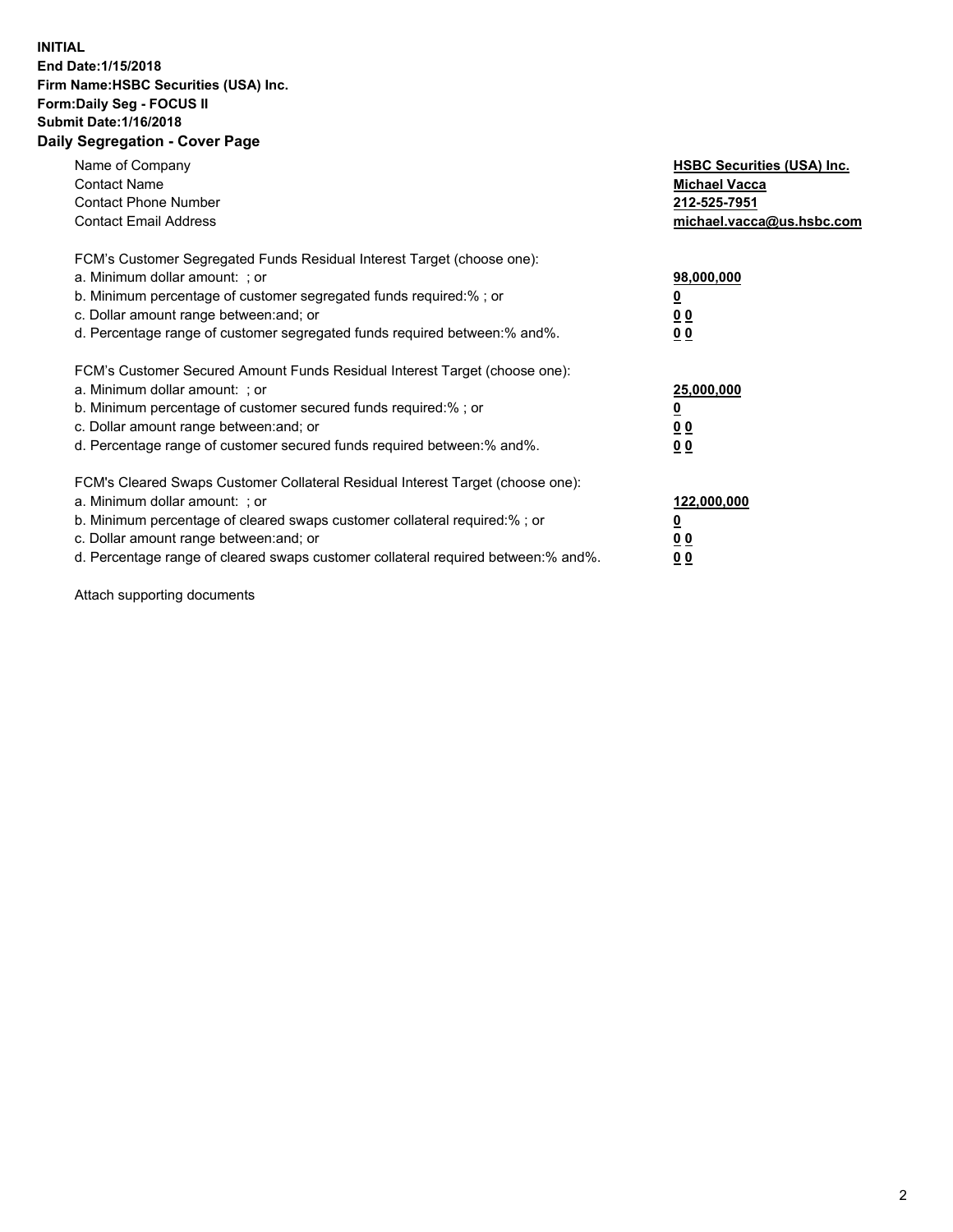**INITIAL End Date:1/15/2018 Firm Name:HSBC Securities (USA) Inc. Form:Daily Seg - FOCUS II Submit Date:1/16/2018 Daily Segregation - Secured Amounts**

Foreign Futures and Foreign Options Secured Amounts Amount required to be set aside pursuant to law, rule or regulation of a foreign government or a rule of a self-regulatory organization authorized thereunder **0** [7305] 1. Net ledger balance - Foreign Futures and Foreign Option Trading - All Customers A. Cash **76,272,252** [7315] B. Securities (at market) **90,435,486** [7317] 2. Net unrealized profit (loss) in open futures contracts traded on a foreign board of trade **-34,465,172** [7325] 3. Exchange traded options a. Market value of open option contracts purchased on a foreign board of trade **0** [7335] b. Market value of open contracts granted (sold) on a foreign board of trade **0** [7337] 4. Net equity (deficit) (add lines 1. 2. and 3.) **132,242,566** [7345] 5. Account liquidating to a deficit and account with a debit balances - gross amount **1,800,294** [7351] Less: amount offset by customer owned securities **-1,790,205** [7352] **10,089** [7354] 6. Amount required to be set aside as the secured amount - Net Liquidating Equity Method (add lines 4 and 5) **132,252,655** [7355] 7. Greater of amount required to be set aside pursuant to foreign jurisdiction (above) or line 6. **132,252,655** [7360] FUNDS DEPOSITED IN SEPARATE REGULATION 30.7 ACCOUNTS 1. Cash in banks A. Banks located in the United States **61,801,703** [7500] B. Other banks qualified under Regulation 30.7 **0** [7520] **61,801,703** [7530] 2. Securities A. In safekeeping with banks located in the United States **27,392,387** [7540] B. In safekeeping with other banks qualified under Regulation 30.7 **0** [7560] **27,392,387** [7570] 3. Equities with registered futures commission merchants A. Cash **0** [7580] B. Securities **0** [7590] C. Unrealized gain (loss) on open futures contracts **0** [7600] D. Value of long option contracts **0** [7610] E. Value of short option contracts **0** [7615] **0** [7620] 4. Amounts held by clearing organizations of foreign boards of trade A. Cash **0** [7640] B. Securities **0** [7650] C. Amount due to (from) clearing organization - daily variation **0** [7660] D. Value of long option contracts **0** [7670] E. Value of short option contracts **0** [7675] **0** [7680] 5. Amounts held by members of foreign boards of trade A. Cash **51,720,021** [7700] B. Securities **63,043,099** [7710] C. Unrealized gain (loss) on open futures contracts **-34,465,172** [7720] D. Value of long option contracts **0** [7730] E. Value of short option contracts **0** [7735] **80,297,948** [7740] 6. Amounts with other depositories designated by a foreign board of trade **0** [7760] 7. Segregated funds on hand **0** [7765] 8. Total funds in separate section 30.7 accounts **169,492,038** [7770] 9. Excess (deficiency) Set Aside for Secured Amount (subtract line 7 Secured Statement Page 1 from Line 8) **37,239,383** [7380] 10. Management Target Amount for Excess funds in separate section 30.7 accounts **25,000,000** [7780] 11. Excess (deficiency) funds in separate 30.7 accounts over (under) Management Target **12,239,383** [7785]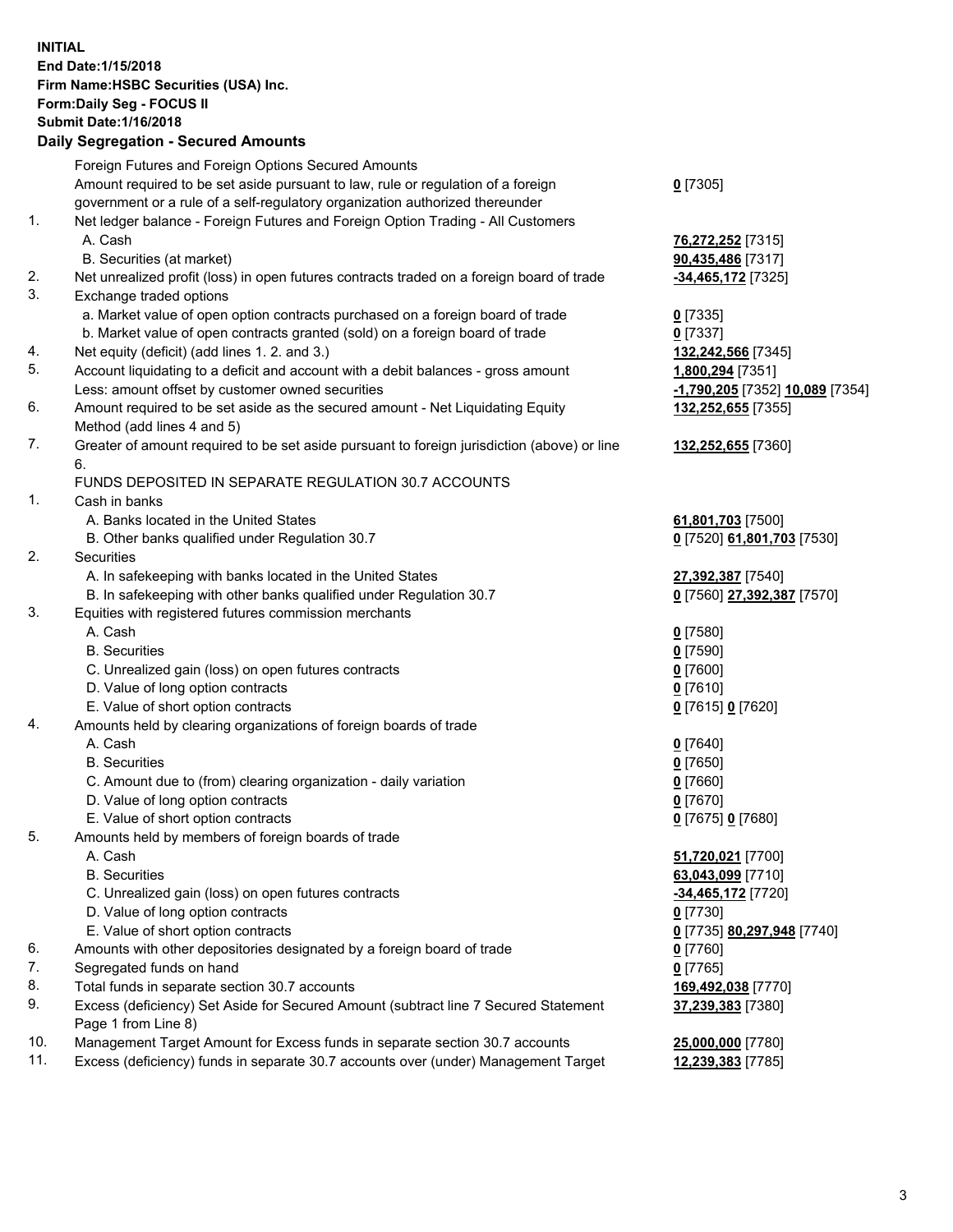**INITIAL End Date:1/15/2018 Firm Name:HSBC Securities (USA) Inc. Form:Daily Seg - FOCUS II Submit Date:1/16/2018 Daily Segregation - Segregation Statement** SEGREGATION REQUIREMENTS(Section 4d(2) of the CEAct) 1. Net ledger balance A. Cash **-99,832,554** [7010] B. Securities (at market) **886,209,907** [7020] 2. Net unrealized profit (loss) in open futures contracts traded on a contract market **503,857,991** [7030] 3. Exchange traded options A. Add market value of open option contracts purchased on a contract market **61,874,354** [7032] B. Deduct market value of open option contracts granted (sold) on a contract market **-12,705,276** [7033] 4. Net equity (deficit) (add lines 1, 2 and 3) **1,339,404,422** [7040] 5. Accounts liquidating to a deficit and accounts with debit balances - gross amount **11,291,582** [7045] Less: amount offset by customer securities **-11,172,669** [7047] **118,913** [7050] 6. Amount required to be segregated (add lines 4 and 5) **1,339,523,335** [7060] FUNDS IN SEGREGATED ACCOUNTS 7. Deposited in segregated funds bank accounts A. Cash **35,596,825** [7070] B. Securities representing investments of customers' funds (at market) **0** [7080] C. Securities held for particular customers or option customers in lieu of cash (at market) **138,888,273** [7090] 8. Margins on deposit with derivatives clearing organizations of contract markets A. Cash **443,159,717** [7100] B. Securities representing investments of customers' funds (at market) **0** [7110] C. Securities held for particular customers or option customers in lieu of cash (at market) **731,938,429** [7120] 9. Net settlement from (to) derivatives clearing organizations of contract markets **31,928,615** [7130] 10. Exchange traded options A. Value of open long option contracts **61,874,354** [7132] B. Value of open short option contracts **-12,705,276** [7133] 11. Net equities with other FCMs A. Net liquidating equity **2,821,098** [7140] B. Securities representing investments of customers' funds (at market) **0** [7160] C. Securities held for particular customers or option customers in lieu of cash (at market) **0** [7170] 12. Segregated funds on hand **15,383,205** [7150] 13. Total amount in segregation (add lines 7 through 12) **1,448,885,240** [7180] 14. Excess (deficiency) funds in segregation (subtract line 6 from line 13) **109,361,905** [7190] 15. Management Target Amount for Excess funds in segregation **98,000,000** [7194]

16. Excess (deficiency) funds in segregation over (under) Management Target Amount Excess

**11,361,905** [7198]